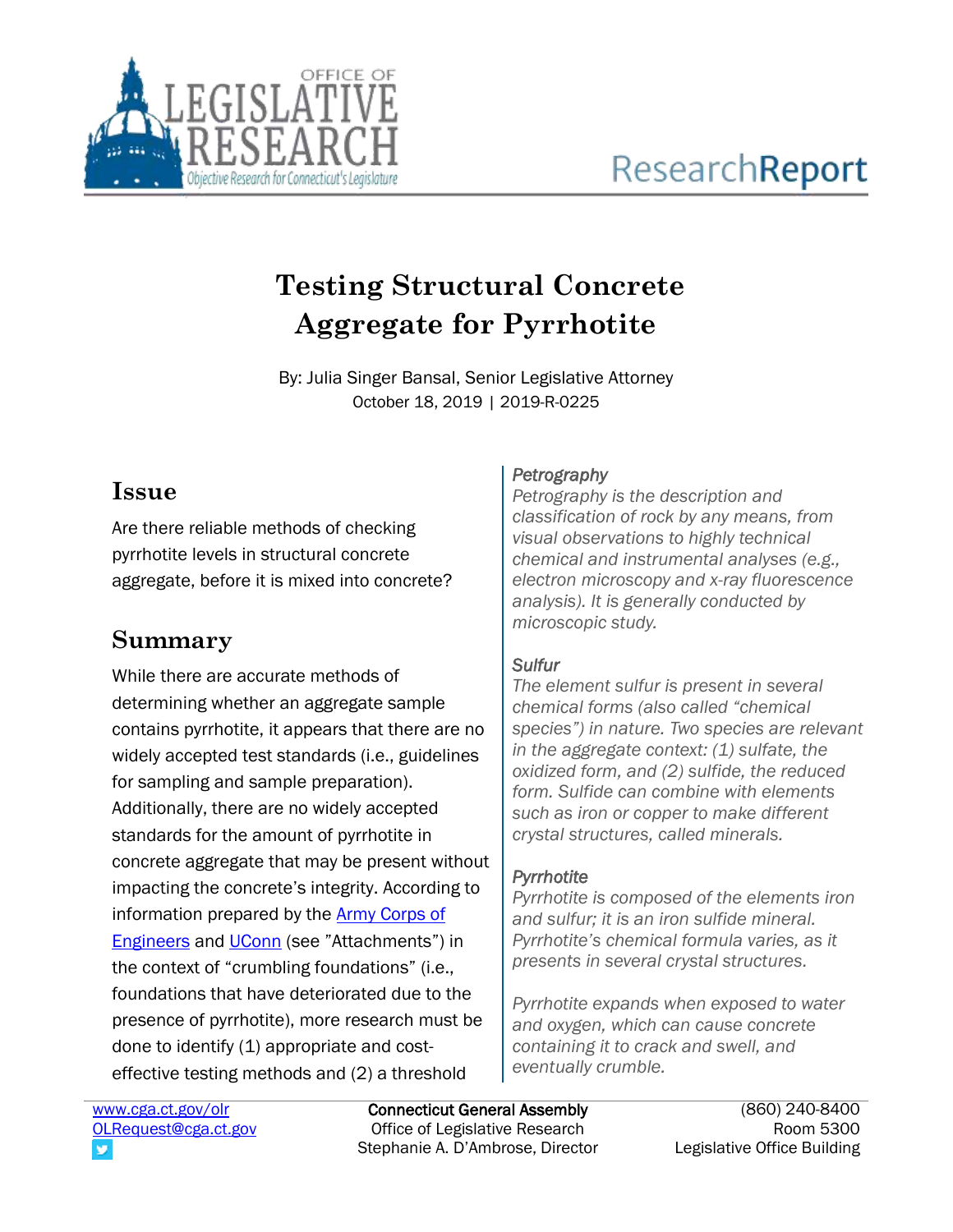above which pyrrhotite levels in aggregate impact concrete's integrity.

Below, we briefly outline the testing methods used to test for pyrrhotite in aggregate. Notably, as Table 1 shows, there is no simple method of determining an aggregate sample's pyrrhotite *concentration* (detecting the *presence* of pyrrhotite is much easier). There is no technology capable of quantifying mineral concentration (pyrrhotite or otherwise) in a complex mixture (e.g., aggregate) using an automated process, if one requires a detection limit lower than 1% by weight.

Many of the test methods analyze aggregate for sulfur content generally ("total S"). If aggregate has a high total S concentration, it is not suitable for structural concrete, regardless of the minerals making up the sulfur content (e.g., pyrrhotite or pyrite). Measuring aggregate's sulfur concentration enables one to develop a conservative estimate of the maximum pyrrhotite concentration (many minerals other than pyrrhotite contain sulfur). Tests that yield total sulfide content, or information on the relative occurrence of sulfide in a sample, provide a more nuanced estimate (pyrrhotite is a sulfide mineral (see sidebar)).

## **Testing Methods**

According to a recent [UConn presentation](https://www.cga.ct.gov/2019/rpt/pdf/2019-R-0225-Attach1-UConn.pdf) (see Attachment 1), there are three umbrella approaches for detecting pyrrhotite in aggregate: microscopy, chemical, and microstructural. Within the microscopy category, there are two methods: optical and electron. Within the chemical category, there are two methods: chromatography and x-ray fluorescence. Within the microstructural category, there are three methods: x-ray diffraction, x-ray photoelectron spectroscopy, and thermomagnetic (see slide 7 in Attachment 1). As shown in Table 1, only the microscopy and microstructural approaches specifically look for pyrrhotite; the chemical approaches rely on total S (see above).

According to researchers at Trinity College and UConn, it is hard to quantify the amount of pyrrhotite in a sample based on the total S concentration because (1) pyrrhotite is one of many minerals containing sulfur and (2) pyrrhotite can be made up of different ratios of iron to sulfur. However, certain methods of analysis may yield quantitative results, especially if calibrated to the regional pyrrhotite composition (i.e., the specific formula for pyrrhotite in a geographic region). Notably, certain methods of analysis, while generally able to quantify the amount of pyrrhotite in a sample, are not sensitive enough to be practical in the context of aggregate analysis. It appears that the amount of pyrrhotite in a sample that could be deleterious to concrete's structural integrity generally requires very sensitive testing (i.e., a test that can quantify pyrrhotite in very low concentrations, below 1% by weight).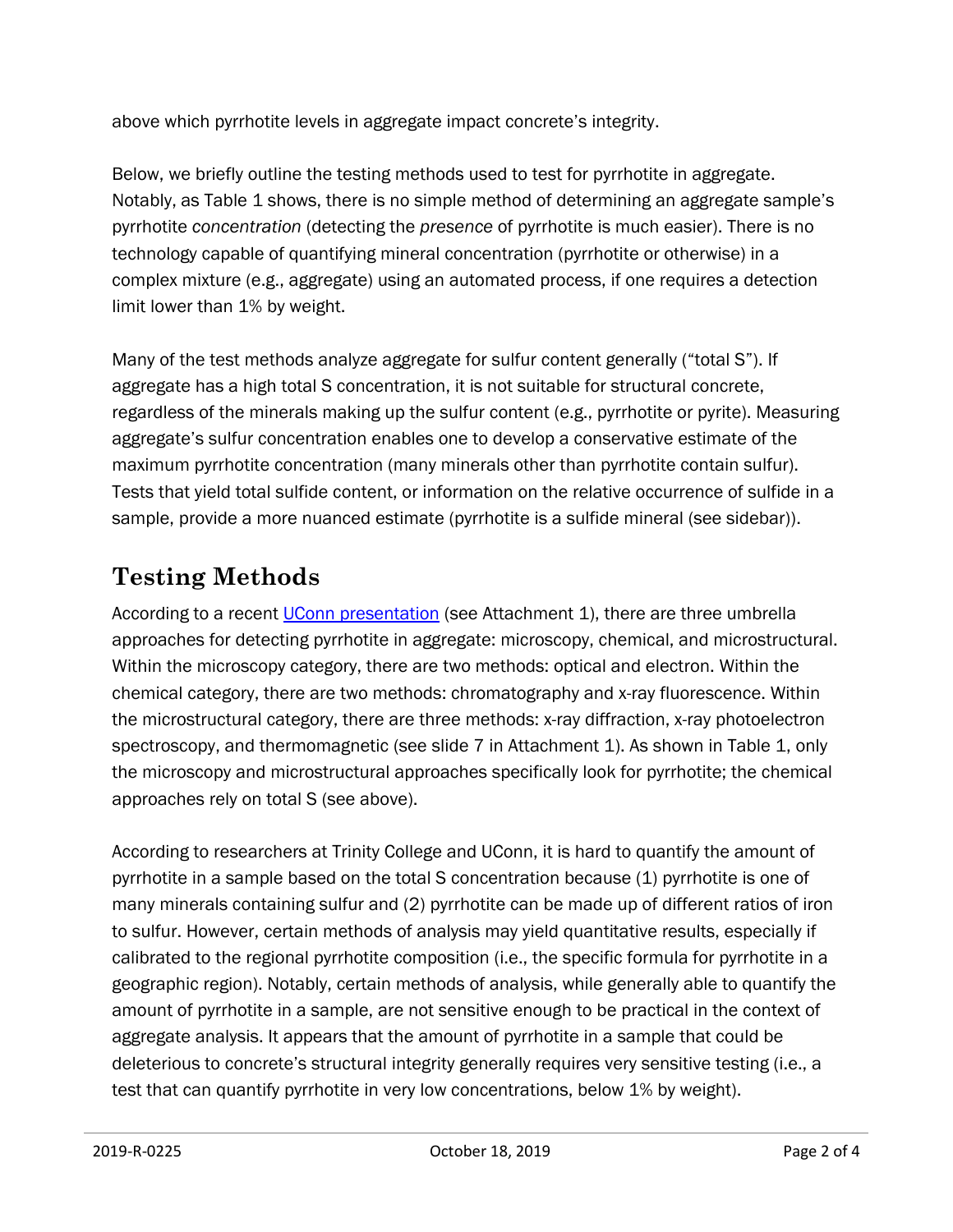| <b>Umbrella Category and Method</b>         | <b>Specifically</b><br><b>Checks for</b><br><b>Pyrrhotite</b> | <b>Method Yields</b><br><b>Quantitative</b><br>Data on<br><b>Pyrrhotite</b><br><b>Concentration</b> | <b>Brief Explanation of Method</b>                                                                                                                                                                                                                                                                                                                                                                                                      |
|---------------------------------------------|---------------------------------------------------------------|-----------------------------------------------------------------------------------------------------|-----------------------------------------------------------------------------------------------------------------------------------------------------------------------------------------------------------------------------------------------------------------------------------------------------------------------------------------------------------------------------------------------------------------------------------------|
| Microscopy: Optical                         |                                                               | Depends                                                                                             | Uses a light microscope to magnify thin<br>section (polished slice) of a sample; one of<br>the most common petrography methods;<br>requires trained eye to identify pyrrhotite<br>crystals; quantitative measurement is time<br>consuming and prone to human error                                                                                                                                                                      |
| Microscopy: Electron                        |                                                               | Depends                                                                                             | Uses an electron microscope, which has a<br>much higher magnification and resolving<br>power than a light microscope; can be<br>quantitative, but with the same limitations<br>that apply to light microscopy, amplified by<br>the higher degree of magnification                                                                                                                                                                       |
| Chemical: Chromatography                    | No                                                            | No (but yields<br>total S)                                                                          | Separates a mixture of chemical substances<br>into its individual components; yields total S,<br>which can be used to estimate the maximum<br>concentration of pyrrhotite, if the sample's<br>mineralogy is known, among other factors                                                                                                                                                                                                  |
| Chemical: X-Ray Fluorescence (XRF)          | No                                                            | No (but yields<br>total S and total<br>sulfide)                                                     | Identifies the elemental composition of<br>sample; while pyrrhotite is not an element,<br>using XRF one can determine the ratio of<br>sulfur to iron and, if pyrrhotite is the only<br>sulfur mineral in the sample, estimate<br>pyrrhotite concentration<br>Wavelength dispersive XRF can distinguish<br>between total sulfide and total sulfate, thus<br>giving a more nuanced estimate of the<br>maximum concentration of pyrrhotite |
| Microstructural: X-Ray Diffraction<br>(XRD) |                                                               |                                                                                                     | Identifies the mineral composition of sample;<br>in the aggregate context, can measure<br>pyrrhotite concentration only if sample has<br>concentration exceeding at least 1%; XRD's<br>detection limit is generally too high to be<br>helpful in the aggregate testing context,<br>where potentially harmful pyrrhotite<br>concentrations may be less than 1%<br>(detection limit is between 1% and 5%)                                 |

### **Table 1: Methods of Detecting Pyrrhotite in Aggregate Samples**